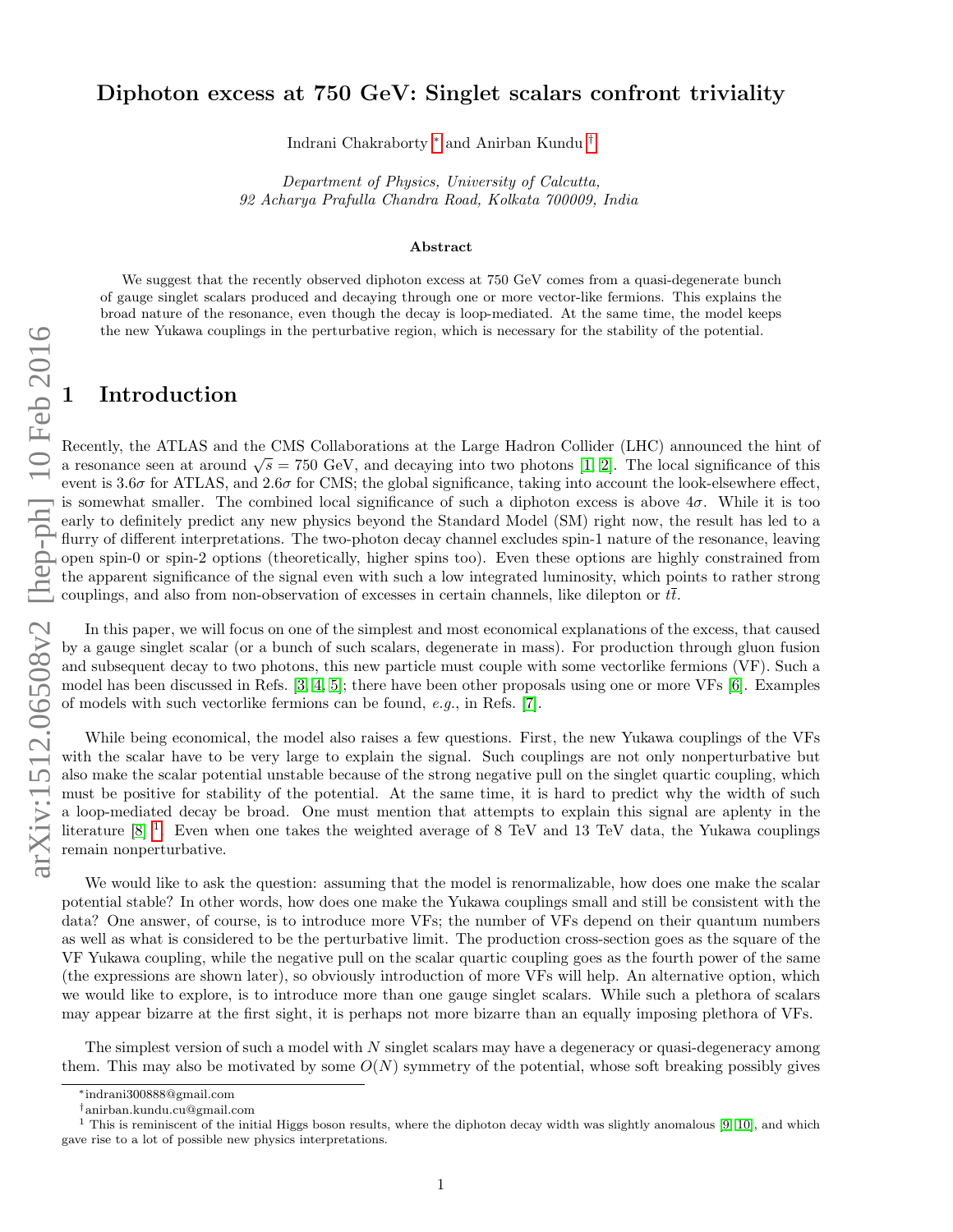rise to a quasi-degeneracy of mass. If these scalars are quasi-degenerate, it explains why the resonance looks broad; this is actually a bunch of closely-spaced narrow resonances, seen through experiments whose energy resolution is not that fine. Such a fake broad resonance is hard to resolve at the LHC unless there are two distinct bumps at least 20 GeV apart. Multiple resonances also mean that the Yukawa couplings can be small, the effect being the sum of all these resonances. This makes the model stable with respect to a renormalization group running until the couplings blow up at the Landau pole.

In Section II, we briefly discuss the model, and show our results in Section III. In Section IV, we summarize and conclude.

## 2 The model

As this is a short paper, we will not go through the salient features of the model but refer the reader to Ref. [\[11\]](#page-6-1) for details. The scalar potential is

$$
V(\Phi, S_i) = -\mu^2 \Phi^\dagger \Phi + \lambda (\Phi^\dagger \Phi)^2 + M^2 \sum_i S_i^2 + \lambda_S \left(\sum_i S_i^2\right)^2 + a(\Phi^\dagger \Phi) \sum_i S_i^2.
$$
 (1)

where, apart from the SM doublet  $\Phi$ , we have taken N number of gauge singlet scalars,  $i = 1 \cdots N$ . There is an explicit  $Z_2$  symmetry,  $S_i \to -S_i$ , preventing the odd terms in  $S_i$ . We will take  $\mu^2$ ,  $M^2 > 0$  so that the S-fields do not have a nonzero vacuum expectation value (VEV) and hence do not mix with Φ. At this simplest level, all singlets are degenerate and have the same quartic coupling  $\lambda_S$ . This, however, is not a strict requirement. One can also remove the ad hoc  $Z_2$  symmetry. That will allow terms like  $\Phi^{\dagger} \Phi S_i$  in the potential and may lead to  $S_i$  decaying into two Higgs bosons. Without the  $Z_2$  symmetry, the potential is also far richer and may involve multiple minima of different depth.

For the time being, we will consider only one vector quark  $Q$ , singlet under  $SU(2)_L$  and with electric charge  $e_Q$ , which can be  $+\frac{2}{3}$  or  $-\frac{1}{3}$  for conventional vector fermion models. This brings in two further terms in the potential:

$$
\mathcal{L}_Q \supset -M_Q \overline{Q}Q - \zeta_{iQ} \overline{Q}QS_i , \qquad (2)
$$

where  $\zeta_{Q}$ , the new Yukawa coupling, plays the crucial role in production and decay of the singlets. For simplicity, we take all the  $\zeta_{iQ}$ s to be the same and denote it by  $\zeta_{Q}$ .

Knowledge of the potential parameters like  $\lambda_S$ , a, or  $\zeta_Q$  will help us narrowing down the features of the potential [\[12\]](#page-6-2). However, only  $\zeta_Q$  can be accessed through the diphoton channel and the quartic couplings a and  $\lambda_S$  remain free parameters of the theory.

There are no constraints from oblique parameters if the VFs are degenerate and the singlet scalars do not mix with  $\Phi$ . The stability of the potential imposes the following conditions for stability:

$$
\lambda > 0, \quad \lambda_S > 0, \quad a + 2\sqrt{\lambda \lambda_S} > 0. \tag{3}
$$

Next, we would like to see how the couplings evolve with energy. We will limit our discussions within one-loop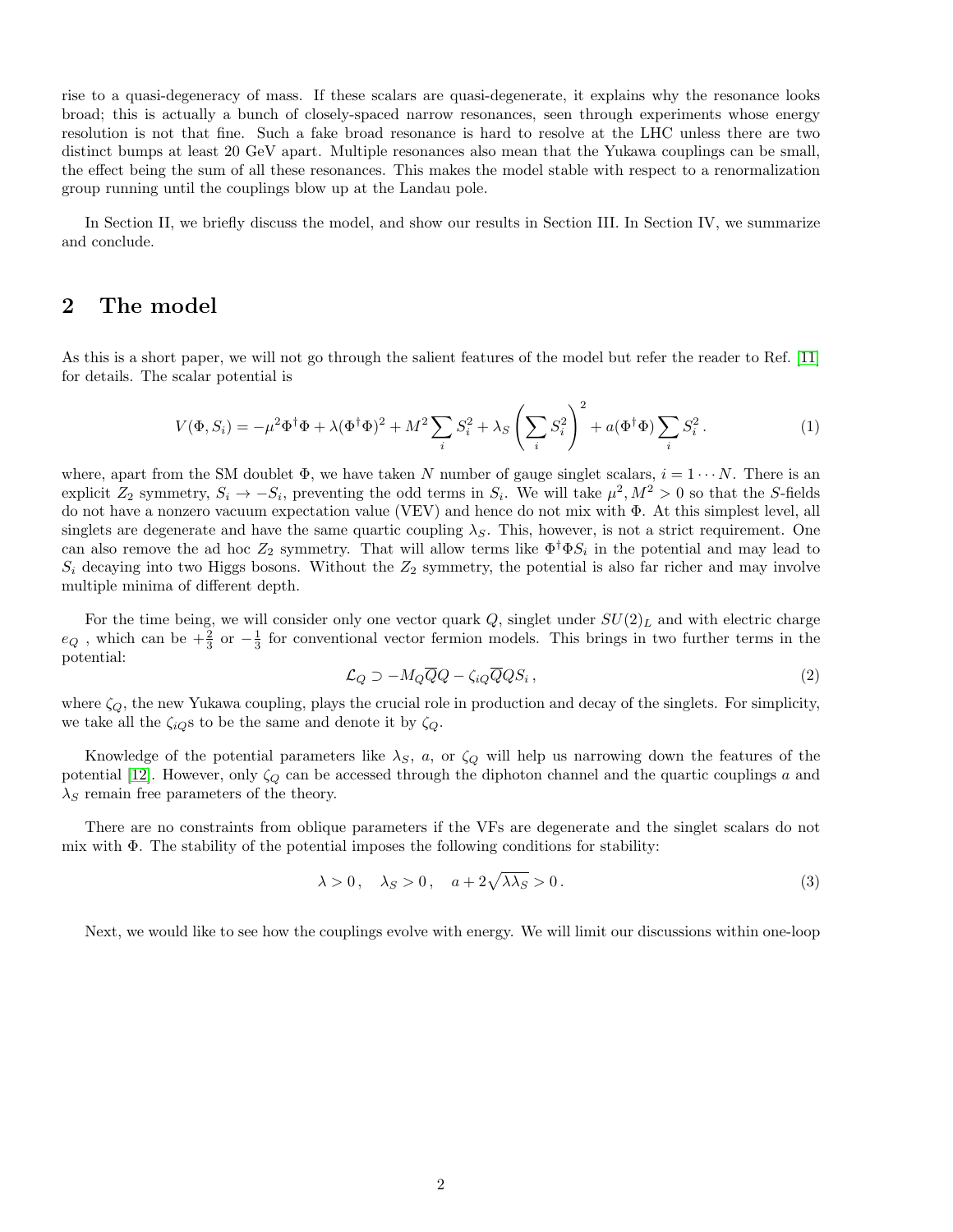effects only The one-loop  $\beta$ -functions are [\[11\]](#page-6-1)

<span id="page-2-0"></span>
$$
16\pi^2 \beta_{\lambda} = 12\lambda^2 + 6g_t^2 \lambda + Na^2 - \frac{3}{2}\lambda(g_1^2 + 3g_2^2) - 3g_t^4 + \frac{3}{16}(g_1^4 + 2g_1^2 g_2^2 + 3g_2^4),
$$
  
\n
$$
16\pi^2 \beta_{\lambda_S} = (32 + 4N)\lambda_S^2 + a^2 + 4\lambda_S Z^2 - N_c \zeta_Q^4,
$$
  
\n
$$
16\pi^2 \beta_a = \left[6\lambda + 12\lambda_S + 4a + 6g_t^2 + 4Z^2 - \frac{3}{2}g_1^2 - \frac{9}{2}g_2^2\right]a,
$$
  
\n
$$
16\pi^2 \beta_{g_t} = \left[\frac{9}{4}g_t^2 - \frac{17}{24}g_1^2 - \frac{9}{8}g_2^2 - 4g_3^2\right]g_t,
$$
  
\n
$$
16\pi^2 \beta_{g_3} = -\frac{17}{6}g_3^3\theta(q^2 - m_Q^2) - \frac{19}{6}g_3^3\theta(m_Q^2 - q^2),
$$
  
\n
$$
16\pi^2 \beta_{\zeta_U} = \left[\frac{3}{2}\zeta_U^2 + Z^2 - \frac{4}{3}\left(\frac{1}{12}\right)g_1^2 - 0\left(\frac{9}{4}\right)g_2^2 - 4g_3^2\right]\zeta_U,
$$
  
\n
$$
16\pi^2 \beta_{\zeta_D} = \left[\frac{3}{2}\zeta_U^2 + Z^2 - \frac{1}{3}\left(\frac{1}{12}\right)g_1^2 - 0\left(\frac{9}{4}\right)g_2^2 - 4g_3^2\right]\zeta_D,
$$
  
\n(4)

where  $\beta_h \equiv dh/dt$ , and  $t \equiv \ln(q^2/\mu^2)$ , and we have taken all VFs to be heavier than the top. If there are more than one such VFs, the last term in the second  $\beta$ -function,  $N_c \zeta_Q^4$ , should be replaced by  $\sum_i N_c^i \zeta_i^4$ , where  $N_c^i = 3(1)$  for quarks (leptons). Note that our definition of t differs by a factor of 2 from that used by some authors. For the new fermions, the  $\beta$ -functions are given for the singlet (doublet) type VFs. For simplicity, we have put all the SM Yukawa couplings equal to zero except for that of the top quark. This hardly changes our conclusions. Note that a large value of  $\zeta_Q$  quickly makes  $\lambda_S$  negative because of the  $\zeta_Q^4$  term, thus rendering the potential unstable.

If the vectorlike quark  $Q$  is much heavier than 750 GeV, we can integrate it out to write the effective interaction vertices

$$
\mathcal{L}_{\text{eff}} = C_{\gamma} F_{\mu\nu} F^{\mu\nu} S + C_g G_{\mu\nu}^a G^{a\mu\nu} S \,, \tag{5}
$$

where

$$
C_{\gamma} = \frac{\alpha}{2\pi} N_c e_Q^2 \frac{\zeta_Q}{M_Q} A_{1/2}(x),
$$
  
\n
$$
C_g = \frac{\alpha_s}{4\pi} \frac{\zeta_Q}{M_Q} A_{1/2}(x),
$$
\n(6)

with

$$
A_{1/2}(x) = 2x [1 + (1 - x)f(x)], \quad f(x) = \left[\sin^{-1}(1/\sqrt{x})\right]^2.
$$
 (7)

Here  $x = 4M_Q^2/M_S^2$  and in the limit  $x \gg 1$ ,  $A_{1/2}(x) \rightarrow \frac{4}{3}$ . The decay widths in this limit are given by

$$
\Gamma(S \to \gamma \gamma) = \frac{\alpha^2}{16\pi^3} e_Q^4 \zeta_Q^2 \frac{M_S^3}{M_Q^2}, \quad \Gamma(S \to gg) = \frac{\alpha_s^2}{72\pi^3} \zeta_Q^2 \frac{M_S^3}{M_Q^2}.
$$
\n(8)

The cross-section for  $pp \to \gamma\gamma$ , mediated by all the scalars, is proportional to

$$
\sigma(pp \to \gamma\gamma) \propto \frac{N}{M_S} \left( \frac{\Gamma(S \to \gamma\gamma)\Gamma(S \to gg)}{\Gamma(S \to \gamma\gamma) + \Gamma(S \to gg)} \right). \tag{9}
$$

# 3 Analysis

We will not go into a detailed analysis of the signal here. The 13 TeV data, in a narrow-width approximation, gives  $\sigma(pp \to \gamma\gamma) \in [3:9]$  fb at 68% CL, taking both ATLAS and CMS numbers [\[4\]](#page-5-0), for  $M_S = 750$  GeV. This gives a range of  $\zeta_Q$ , as a function of the number of singlets N, the mass of the fermion, and the electric charge of the fermion. Taking both 8 TeV and 13 TeV data, the range for the cross-section, at 68% CL, changes to [1.3 : 4.2] fb. We will work only with the 13 TeV data.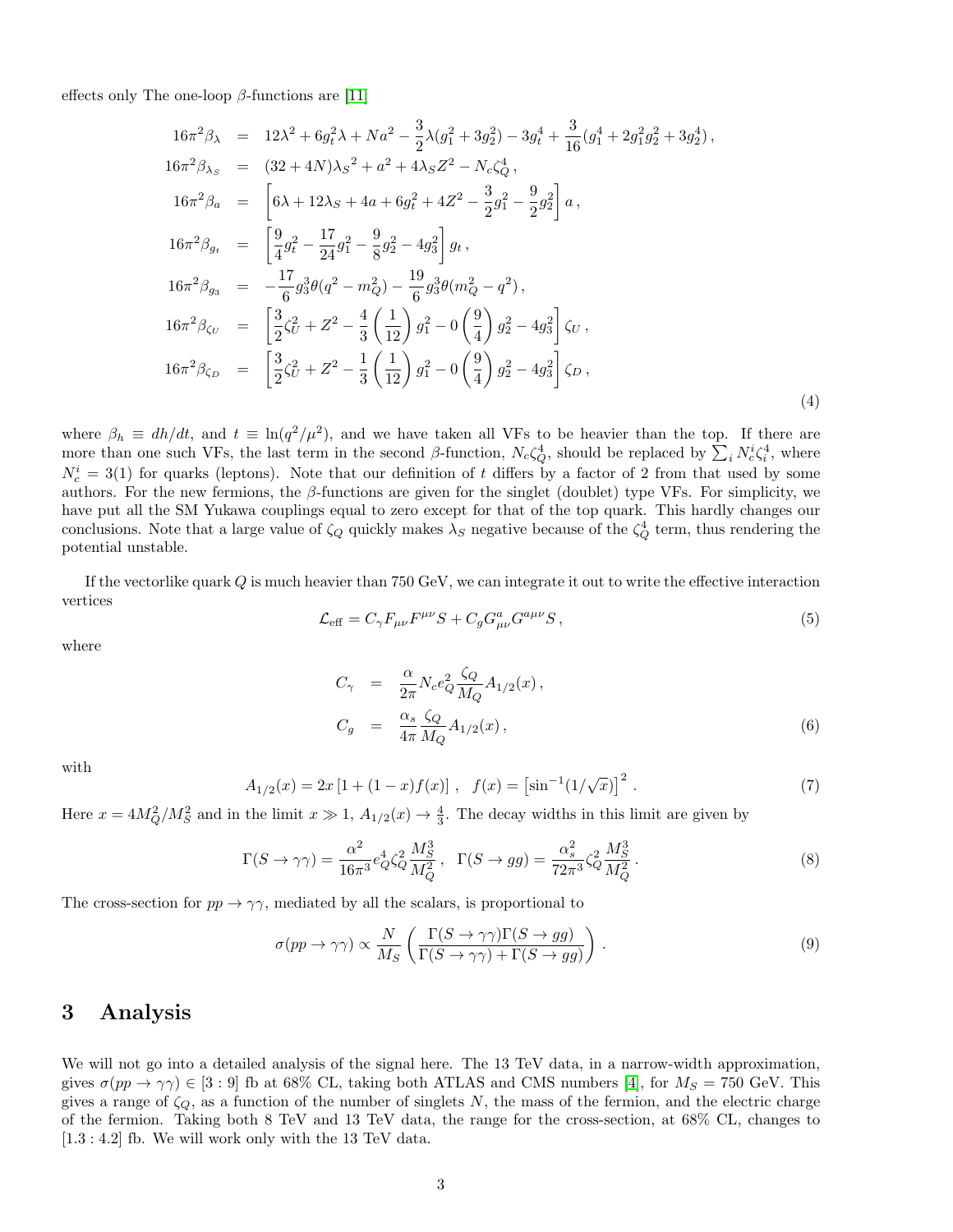

<span id="page-3-0"></span>Figure 1: Upper and lower ranges of the Yukawa coupling  $\zeta_{Q}$ , as a function of the number of singlet scalars N, assuming a diphoton cross section of  $[3:9]$  fb.



<span id="page-3-1"></span>Figure 2: The running of  $\lambda_S$  with energy as a function of N, for  $N = 10$  (left), 20 (centre) and 30 (right). The solid (red) line is for the lower range of the diphoton cross-section, and the dashed (blue) line is for the upper range. We have taken only one charge  $+\frac{2}{3}$  isosinglet vector-like quark at  $M_Q = 1$  TeV.

In Fig. [1,](#page-3-0) we show the range of the Yukawa coupling  $\zeta_Q$  that is needed to generate the signal, as a function of the number of singlet scalars. The range is highly nonperturbative for a small number of scalars. The plot is drawn for  $M_Q = 1$  TeV and  $e_Q = +\frac{2}{3}$ , it gets even worse for heavier fermions (only the ratio  $\zeta_Q/M_Q$  is bounded from the data), and down-type quarks, for which the branching fraction to  $\gamma\gamma$  goes down, needing an even higher  $\zeta_Q$  to compensate it. One may add a full vectorial generation, including leptons, to add a further channel that helps in  $S \to \gamma\gamma$  decay but does not affect the production [\[3\]](#page-4-2), but a single VF generation with one singlet scalar still needs uncomfortably large  $\zeta_Q$ . This is only to be expected, as we are trying to reproduce a signal, whose strength is more indicative of a strong dynamics, through weak dynamics only. With a single scalar, it is also impossible to reproduce a large decay width with perturbative Yukawa couplings.

Interesting but expected results appear when we look at the renormalization group evolution of the couplings, as shown in Fig. [2,](#page-3-1) for which we use the one-loop  $\beta$ -functions given in Eq. [\(4\)](#page-2-0). We use the following values for the scalar quartic couplings,  $\lambda$  being already fixed by the Higgs boson mass.

$$
N = 10 \Rightarrow a = 0.42, \quad \lambda_S = 0.33(1.05), \nN = 20 \Rightarrow a = 0.21, \quad \lambda_S = 0.09(0.29), \nN = 30 \Rightarrow a = 0.14, \quad \lambda_S = 0.04(0.13).
$$
\n(10)

These numbers might be taken as some sample benchmark values, the lower (higher) value of  $\lambda_S$  being chosen for the lower (higher) range of the diphoton cross-section,  $\sim$  3 fb ( $\sim$  9 fb). The value of  $\zeta_Q$  is fixed by N,  $e_Q$ , the cross-section, and the mass of  $Q$ , which we take to be 1 TeV. However, one can also check that these benchmark values make the coefficients of the quadratic divergences of the scalars to vanish at the energy scale of 750 GeV,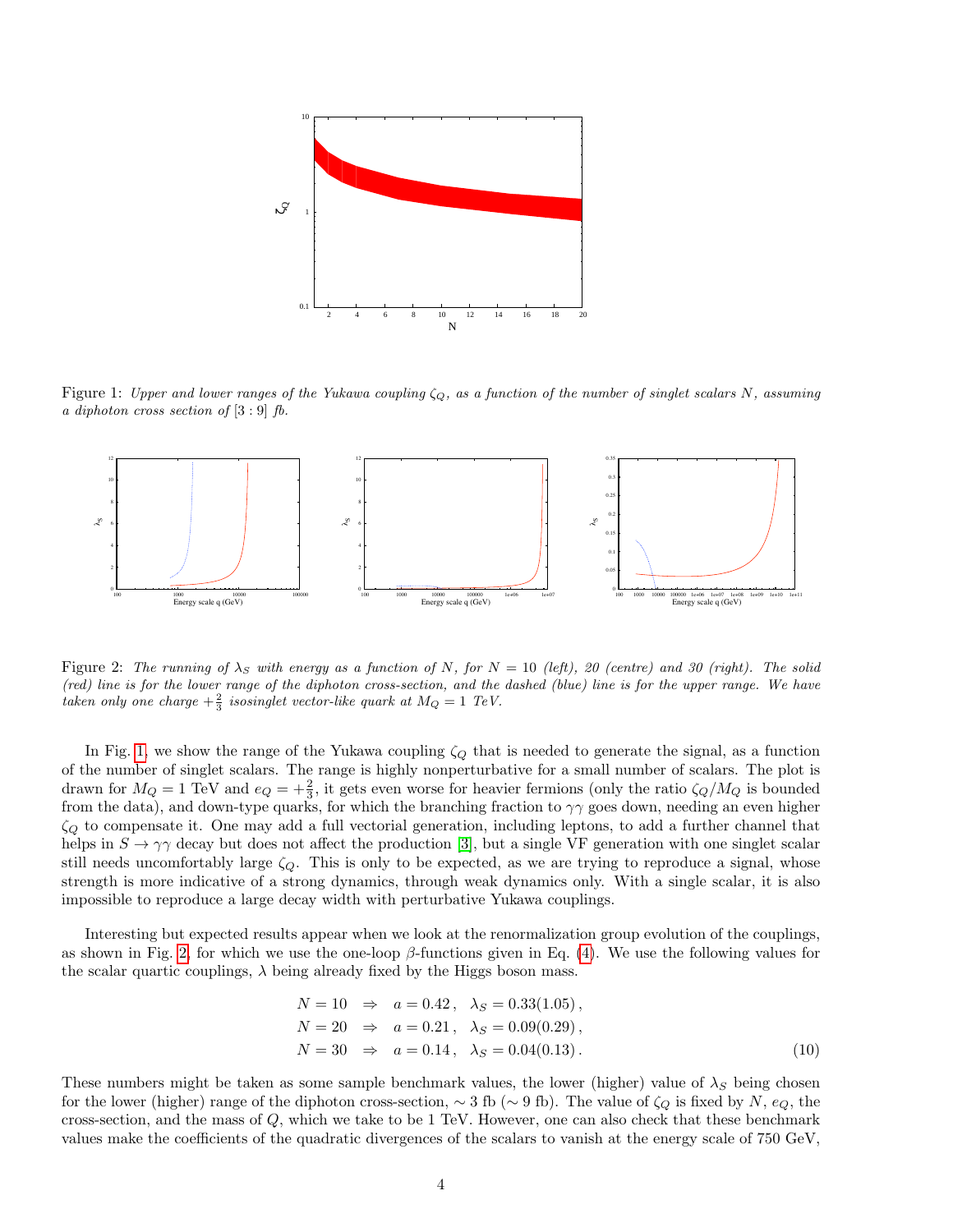whatever might be read into that.

Obviously, higher values of the couplings make the model unstable more quickly. For  $N = 10$ , the upper value of  $\lambda_S$  hits the Landau pole at 1.8 TeV, which is very much accessible at the LHC; for the lower value, the range is a bit higher, at about 14 TeV. Thus, even with 10 such singlets, the model is superseded by some ultraviolet complete theory at a few TeV at the most, and the situation is much worse for smaller values of N. One may postpone this fate till a higher energy scale with smaller values of a to start with. On the other hand, smaller values of  $\lambda_S$  will make the theory unstable even faster, because of the negative pull of the Yukawa coupling  $\zeta_Q$ .

The problem is easy to identify: the large value of  $\zeta_{Q}$  needed to satisfy the data. One may make the model work till the Planck scale with enough singlet scalars (the exact number depends on the values of a and  $\lambda_S$ ), also leading to a first-order electroweak phase transition. However, the situation improves considerably if the diphoton cross-section settles down to the lower range, something like the average of 8 and 13 TeV data.

### 4 Summary

In this paper, we have tried to take a critical look at one of the simplest models to explain the recently observed diphoton excess at the LHC, namely, a singlet scalar associated with a vectorlike fermion. The immediate hurdle is the large number of events, which means a large production cross-section, and hence a Yukawa coupling  $\zeta_{\Omega}$ which is nonperturbative. This also means that a renormalizable theory has very limited validity, thus indicating the possible presence of more scalars and fermions.

With one singlet scalar, both  $\zeta_Q$  and  $\lambda_S$  are strongly nonperturbative. While one cannot apply the perturbative β-functions to evaluate the running of the couplings, one may surmise that the model is quite unstable because of the strong negative pull of  $\zeta_{\mathcal{O}}$  on  $\lambda_{\mathcal{S}}$ . This forces us to consider a scenario where there are more than one such singlet scalars. They better be quasi-degenerate, all contributing to the signal, and explaining the broad resonance as a sum of unresolved narrow resonances. In the simplest scenario, the singlets do not mix with the SM doublet field. This removes the constraint coming from  $t\bar{t}$  production at the resonance, and keeps the Higgs boson partial decay widths consistent with the SM expectation.

With  $N \gg 1$ , the couplings are brought back in the perturbative region, and a study of the renormalization group equations indicate that the model remains valid beyond the LHC range, the validity depending strongly on N and rapidly increasing with it.

One may fine-tune or extend the model further, by adding more vectorlike fermions. Even the simplest model with one isosinglet quark is not realistic without a tiny admixture with the chiral quarks. One may have  $SU(2)$ doublets or triplets of such vectorlike quarks, and also vectorlike leptons. If a dijet excess is not seen at 750 GeV, vectorlike leptons with stronger Yukawa couplings than the quarks may be a solution. There may be more than one generation of such fermions. The  $O(N)$  symmetry of the scalars may be softly broken. The next step would be to confirm this signal, look for the dijet excess, followed by a search for exotic fermions. Unfortunately, if the singlet scalars are quasi-degenerate, the resolution of LHC may not be enough to split the individual peaks. Another interesting possibility is to study the model in a photon-photon collider [\[13\]](#page-6-3).

#### Acknowledgements

I.C. acknowledges the Council for Scientific and Industrial Research, Government of India, for a research fellowship. A.K. acknowledges the Department of Science and Technology, Government of India, and the Council for Scientific and Industrial Research, Government of India, for support through research grants.

# References

- <span id="page-4-0"></span>[1] ATLAS Collaboration, ATLAS-CONF-2015-081.
- <span id="page-4-1"></span>[2] CMS Collaboration, CMS-PAS-EXO-15-004.
- <span id="page-4-2"></span>[3] B. Dutta, Y. Gao, T. Ghosh, I. Gogoladze and T. Li, [arXiv:1512.05439](http://arxiv.org/abs/1512.05439) [hep-ph].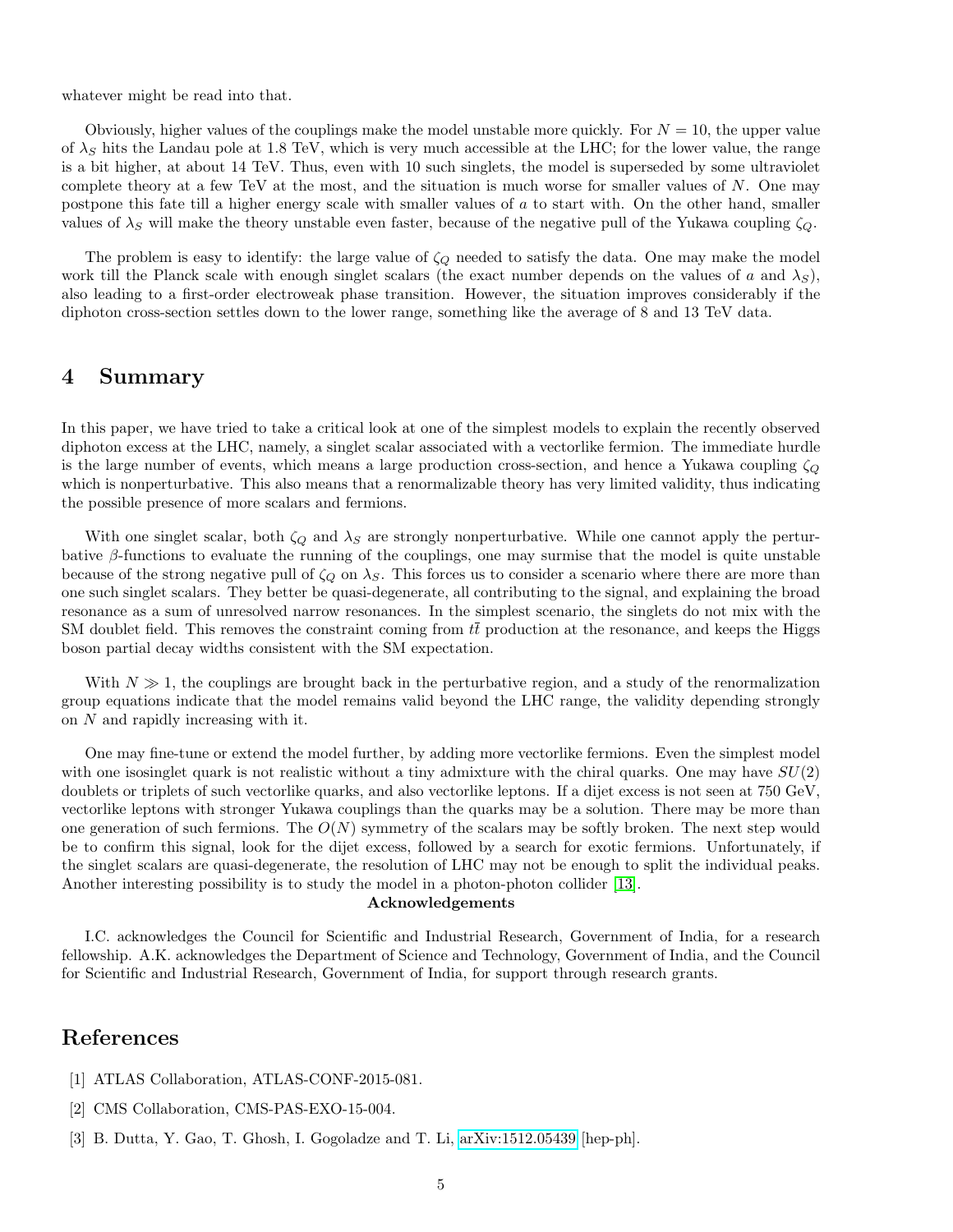- <span id="page-5-0"></span>[4] A. Falkowski, O. Slone and T. Volansky, [arXiv:1512.05777](http://arxiv.org/abs/1512.05777) [hep-ph].
- <span id="page-5-1"></span>[5] D. Buttazzo, A. Greljo and D. Marzocca, [arXiv:1512.04929](http://arxiv.org/abs/1512.04929) [hep-ph]. S. Di Chiara, L. Marzola and M. Raidal, [arXiv:1512.04939](http://arxiv.org/abs/1512.04939) [hep-ph]. S. D. McDermott, P. Meade and H. Ramani, [arXiv:1512.05326](http://arxiv.org/abs/1512.05326) [hep-ph]. D. Aloni, K. Blum, A. Dery, A. Efrati and Y. Nir, [arXiv:1512.05778](http://arxiv.org/abs/1512.05778) [hep-ph]. A. Alves, A. G. Dias and K. Sinha, [arXiv:1512.06091](http://arxiv.org/abs/1512.06091) [hep-ph]. W. Chao, [arXiv:1512.06297](http://arxiv.org/abs/1512.06297) [hep-ph]. J. Cao, C. Han, L. Shang, W. Su, J. M. Yang and Y. Zhang, [arXiv:1512.06728](http://arxiv.org/abs/1512.06728) [hep-ph]. A. Belyaev, G. Cacciapaglia, H. Cai, T. Flacke, A. Parolini and H. Serdio, [arXiv:1512.07242](http://arxiv.org/abs/1512.07242) [hep-ph].
- <span id="page-5-2"></span>[6] K. Harigaya and Y. Nomura, [arXiv:1512.04850](http://arxiv.org/abs/1512.04850) [hep-ph]. A. Angelescu, A. Djouadi and G. Moreau, [arXiv:1512.04921](http://arxiv.org/abs/1512.04921) [hep-ph]. Y. Nakai, R. Sato and K. Tobioka, [arXiv:1512.04924](http://arxiv.org/abs/1512.04924) [hep-ph]. J. Ellis, S. A. R. Ellis, J. Quevillon, V. Sanz and T. You, [arXiv:1512.05327](http://arxiv.org/abs/1512.05327) [hep-ph]. M. Low, A. Tesi and L. T. Wang, [arXiv:1512.05328](http://arxiv.org/abs/1512.05328) [hep-ph]. Q. H. Cao, Y. Liu, K. P. Xie, B. Yan and D. M. Zhang, [arXiv:1512.05542](http://arxiv.org/abs/1512.05542) [hep-ph]. P. Cox, A. D. Medina, T. S. Ray and A. Spray, [arXiv:1512.05618](http://arxiv.org/abs/1512.05618) [hep-ph]. J. M. No, V. Sanz and J. Setford, [arXiv:1512.05700](http://arxiv.org/abs/1512.05700) [hep-ph].
	-
	- S. Fichet, G. von Gersdorff and C. Royon, [arXiv:1512.05751](http://arxiv.org/abs/1512.05751) [hep-ph].
	- R. Benbrik, C. H. Chen and T. Nomura, [arXiv:1512.06028](http://arxiv.org/abs/1512.06028) [hep-ph].
	- M. Dhuria and G. Goswami, [arXiv:1512.06782](http://arxiv.org/abs/1512.06782) [hep-ph].

<span id="page-5-3"></span>[7] See, e.g., N. Bonne and G. Moreau, Phys. Lett. B  $717$ , 409 (2012) [\[arXiv:1206.3360](http://arxiv.org/abs/1206.3360) [hep-ph]]. J. A. Aguilar-Saavedra, R. Benbrik, S. Heinemeyer and M. Prez-Victoria, Phys. Rev. D 88, 094010 (2013) [\[arXiv:1306.0572](http://arxiv.org/abs/1306.0572) [hep-ph]]. D. Karabacak, S. Nandi and S. K. Rai, Phys. Lett. B 737, 341 (2014) [\[arXiv:1405.0476](http://arxiv.org/abs/1405.0476) [hep-ph]].

- A. Angelescu, A. Djouadi and G. Moreau, [arXiv:1510.07527](http://arxiv.org/abs/1510.07527) [hep-ph].
- <span id="page-5-4"></span>[8] Y. Mambrini, G. Arcadi and A. Djouadi, [arXiv:1512.04913](http://arxiv.org/abs/1512.04913) [hep-ph]. M. Backovic, A. Mariotti and D. Redigolo, [arXiv:1512.04917](http://arxiv.org/abs/1512.04917) [hep-ph].
	- S. Knapen, T. Melia, M. Papucci and K. Zurek, [arXiv:1512.04928](http://arxiv.org/abs/1512.04928) [hep-ph].
	- A. Pilaftsis, [arXiv:1512.04931](http://arxiv.org/abs/1512.04931) [hep-ph].
	- R. Franceschini et al., [arXiv:1512.04933](http://arxiv.org/abs/1512.04933) [hep-ph].
	- R. S. Gupta, S. Jger, Y. Kats, G. Perez and E. Stamou, [arXiv:1512.05332](http://arxiv.org/abs/1512.05332) [hep-ph].
	- E. Molinaro, F. Sannino and N. Vignaroli, [arXiv:1512.05334](http://arxiv.org/abs/1512.05334) [hep-ph].
	- A. Kobakhidze, F. Wang, L. Wu, J. M. Yang and M. Zhang, [arXiv:1512.05585](http://arxiv.org/abs/1512.05585) [hep-ph].
	- R. Martinez, F. Ochoa and C. F. Sierra, [arXiv:1512.05617](http://arxiv.org/abs/1512.05617) [hep-ph].
	- S. V. Demidov and D. S. Gorbunov, [arXiv:1512.05723](http://arxiv.org/abs/1512.05723) [hep-ph].
	- W. Chao, R. Huo and J. H. Yu, [arXiv:1512.05738](http://arxiv.org/abs/1512.05738) [hep-ph].
	- J. Chakrabortty, A. Choudhury, P. Ghosh, S. Mondal and T. Srivastava, [arXiv:1512.05767](http://arxiv.org/abs/1512.05767) [hep-ph].
	- A. Ahmed, B. M. Dillon, B. Grzadkowski, J. F. Gunion and Y. Jiang, [arXiv:1512.05771](http://arxiv.org/abs/1512.05771) [hep-ph].
	- P. Agrawal, J. Fan, B. Heidenreich, M. Reece and M. Strassler, [arXiv:1512.05775](http://arxiv.org/abs/1512.05775) [hep-ph].
	- C. Csaki, J. Hubisz and J. Terning, [arXiv:1512.05776](http://arxiv.org/abs/1512.05776) [hep-ph].
	- E. Gabrielli, K. Kannike, B. Mele, M. Raidal, C. Spethmann and H. Veerme, [arXiv:1512.05961](http://arxiv.org/abs/1512.05961) [hep-ph].
	- E. Megias, O. Pujolas and M. Quiros, [arXiv:1512.06106](http://arxiv.org/abs/1512.06106) [hep-ph].
	- L. M. Carpenter, R. Colburn and J. Goodman, [arXiv:1512.06107](http://arxiv.org/abs/1512.06107) [hep-ph].
	- C. Han, H. M. Lee, M. Park and V. Sanz, [arXiv:1512.06376](http://arxiv.org/abs/1512.06376) [hep-ph].
	- X. F. Han and L. Wang, [arXiv:1512.06587](http://arxiv.org/abs/1512.06587) [hep-ph].
	- D. Bardhan, D. Bhatia, A. Chakraborty, U. Maitra, S. Raychaudhuri and T. Samui, [arXiv:1512.06674](http://arxiv.org/abs/1512.06674) [hepph].
	- L. Berthier, J. M. Cline, W. Shepherd and M. Trott, [arXiv:1512.06799](http://arxiv.org/abs/1512.06799) [hep-ph].
	- J. M. Cline and Z. Liu, [arXiv:1512.06827](http://arxiv.org/abs/1512.06827) [hep-ph].
	- M. Bauer and M. Neubert, [arXiv:1512.06828](http://arxiv.org/abs/1512.06828) [hep-ph].
	- S. M. Boucenna, S. Morisi and A. Vicente, [arXiv:1512.06878](http://arxiv.org/abs/1512.06878) [hep-ph].
	- P. S. B. Dev and D. Teresi, [arXiv:1512.07243](http://arxiv.org/abs/1512.07243) [hep-ph].
- <span id="page-5-5"></span>[9] D. Carmi, A. Falkowski, E. Kuflik, T. Volansky and J. Zupan, JHEP 1210, 196 (2012) [\[arXiv:1207.1718](http://arxiv.org/abs/1207.1718) [hep-ph]].